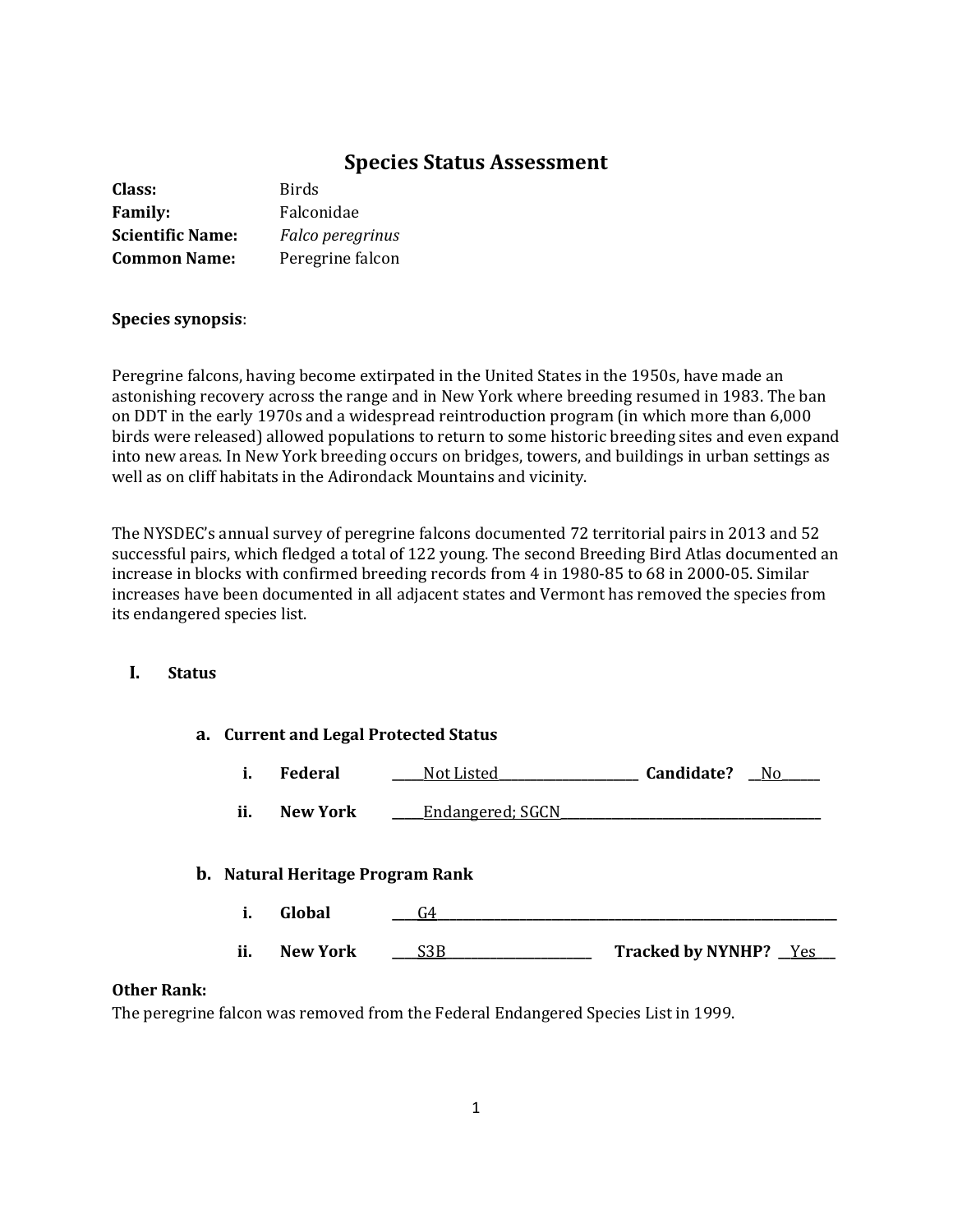## **Status Discussion:**

**b. Regional**

Once extirpated as a breeder in New York, the peregrine falcon is now a local breeder. It is a resident bird in the New York City area and in some upstate areas including Albany and Buffalo. Peregrines are a fairly common fall migrant on the outer coast and rare inland (Levine 1998).

## **II. Abundance and Distribution Trends**

### **a. North America**

| i. Abundance                                             |  |
|----------------------------------------------------------|--|
| ___declining <u>X</u> _increasing ____stable ___unknown  |  |
| ii. Distribution:                                        |  |
| ___ declining <u>X</u> increasing ____stable ____unknown |  |
|                                                          |  |
|                                                          |  |
| Regional                                                 |  |
| i. Abundance                                             |  |
|                                                          |  |
| ii. Distribution:                                        |  |
|                                                          |  |
|                                                          |  |
| Time Frame Considered: 1990s to present                  |  |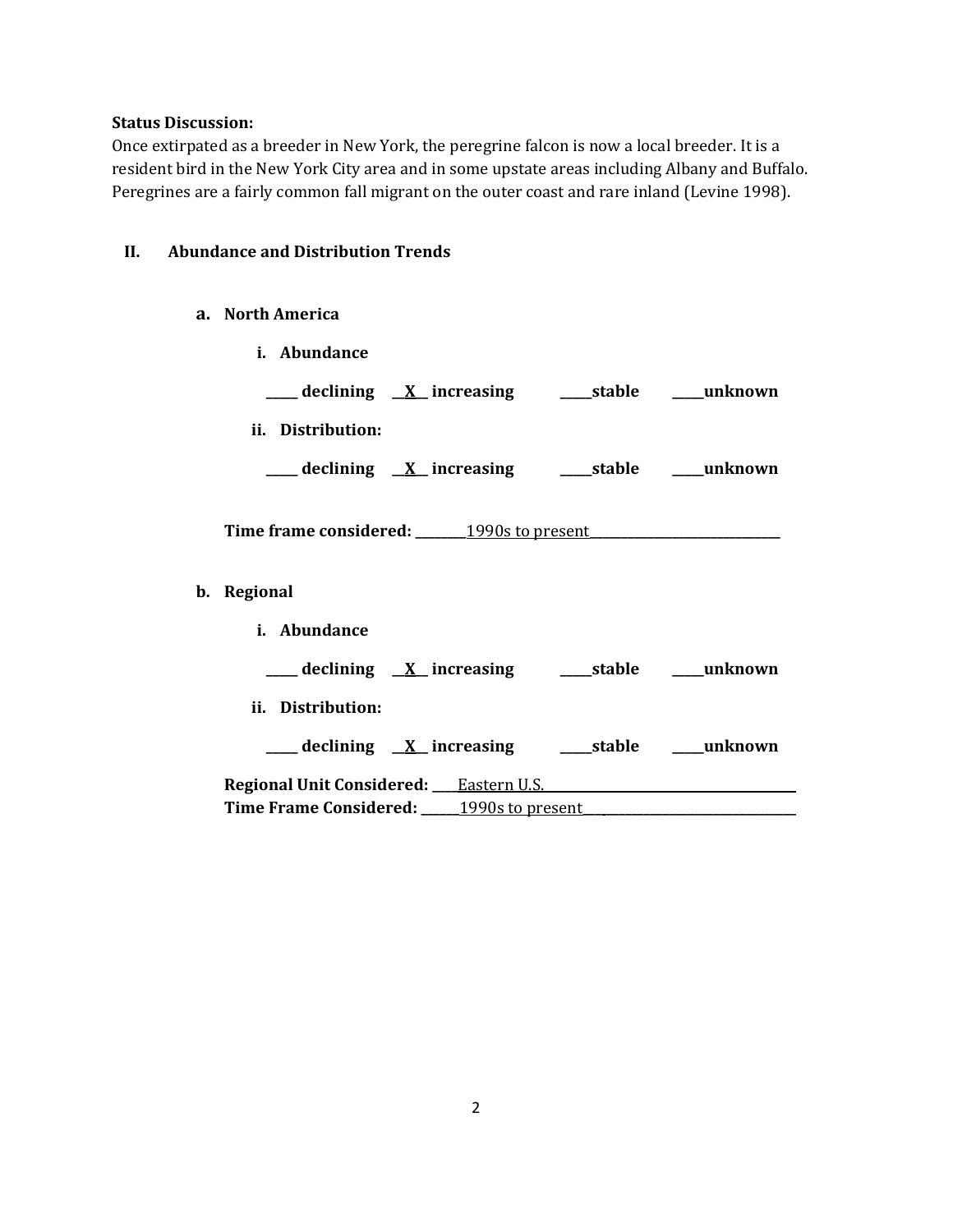**c. Adjacent States and Provinces**

|                   | CONNECTICUT Not Present _________ No data ______            |  |
|-------------------|-------------------------------------------------------------|--|
| i. Abundance      | ___ declining <u>X</u> _increasing ____stable ___unknown    |  |
| ii. Distribution: |                                                             |  |
|                   | ___ declining <u>X</u> increasing ____ stable ____ unknown  |  |
|                   | Time frame considered: Since breeding resumed in 1997       |  |
|                   |                                                             |  |
|                   | MASSACHUSETTS Not Present _________ No data ______          |  |
| i. Abundance      |                                                             |  |
|                   | ___ declining <u>X</u> increasing ____ stable ____ unknown  |  |
| ii. Distribution: |                                                             |  |
|                   | ___declining <u>X</u> _increasing ____stable ___unknown     |  |
|                   | Time frame considered: Since breeding resumed in 1987       |  |
|                   |                                                             |  |
|                   | NEW JERSEY Not Present __________ No data _____             |  |
| Abundance         |                                                             |  |
|                   | ___ declining <u>X</u> increasing ______stable _____unknown |  |
| ii. Distribution: |                                                             |  |
|                   | ___ declining <u>X</u> _increasing _____stable ____unknown  |  |
|                   | Time frame considered: Since breeding resumed in 1980       |  |
|                   |                                                             |  |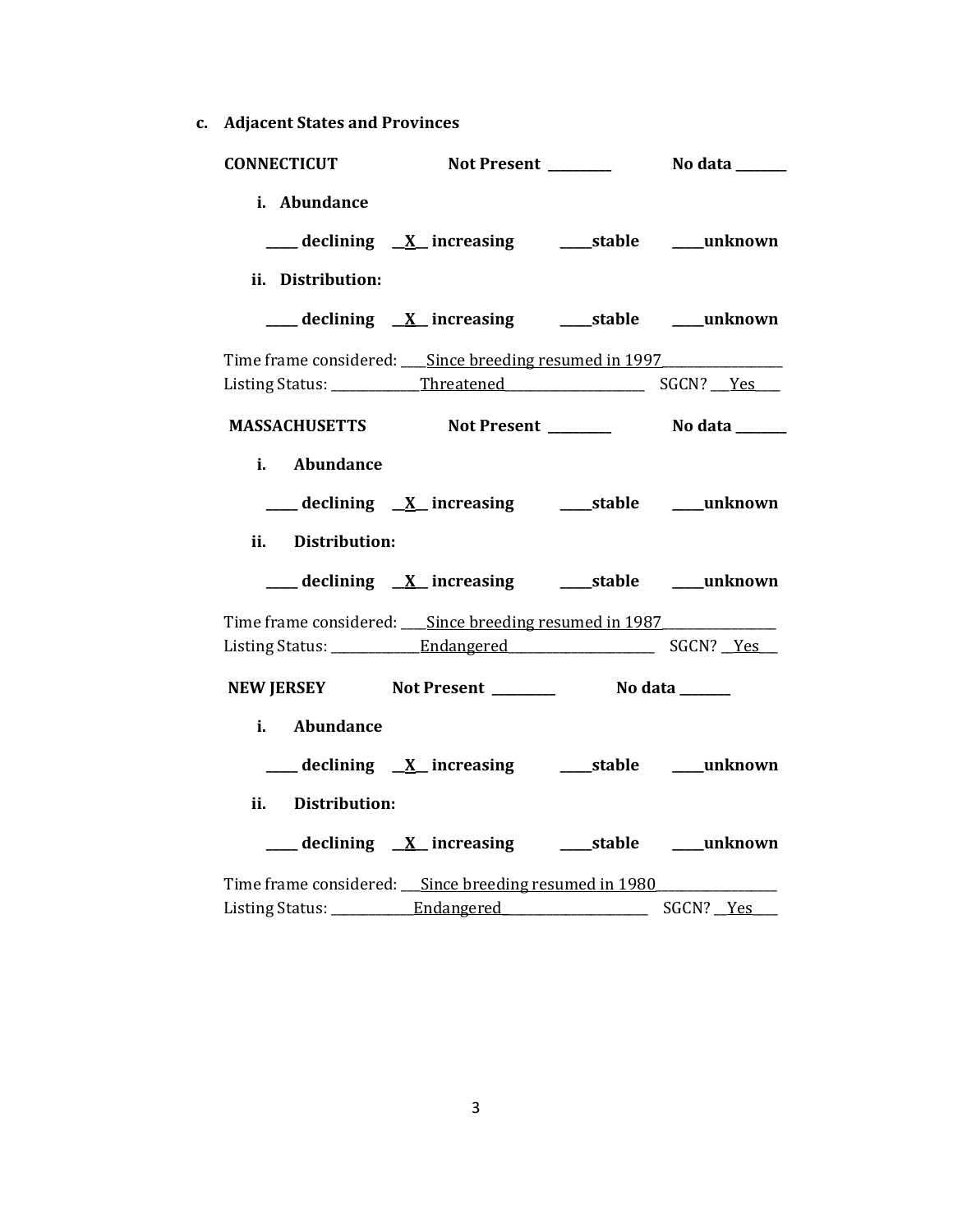| <b>ONTARIO</b>              |                                                               |  |
|-----------------------------|---------------------------------------------------------------|--|
| i. Abundance                |                                                               |  |
|                             | ___ declining <u>X</u> increasing ______stable _____unknown   |  |
| ii. Distribution:           |                                                               |  |
|                             | ___declining <u>X</u> _increasing ____stable ___unknown       |  |
|                             | Time frame considered: 1981-85 to 2001-05                     |  |
| <b>PENNSYLVANIA</b>         |                                                               |  |
| i. Abundance                |                                                               |  |
|                             | ___declining <u>X</u> _increasing ____stable ___unknown       |  |
| <b>Distribution:</b><br>ii. |                                                               |  |
|                             | ___ declining X_ increasing _______stable _____unknown        |  |
|                             | Time frame considered: 1984-89 to 2004-08                     |  |
|                             |                                                               |  |
| <b>QUEBEC</b>               |                                                               |  |
| i. Abundance                |                                                               |  |
|                             | ___ declining X_ increasing _______stable _____unknown        |  |
| ii. Distribution:           |                                                               |  |
|                             | ____ declining <u>X</u> _increasing ______stable _____unknown |  |
|                             | Time frame considered: 1984-89 to 2012                        |  |
|                             |                                                               |  |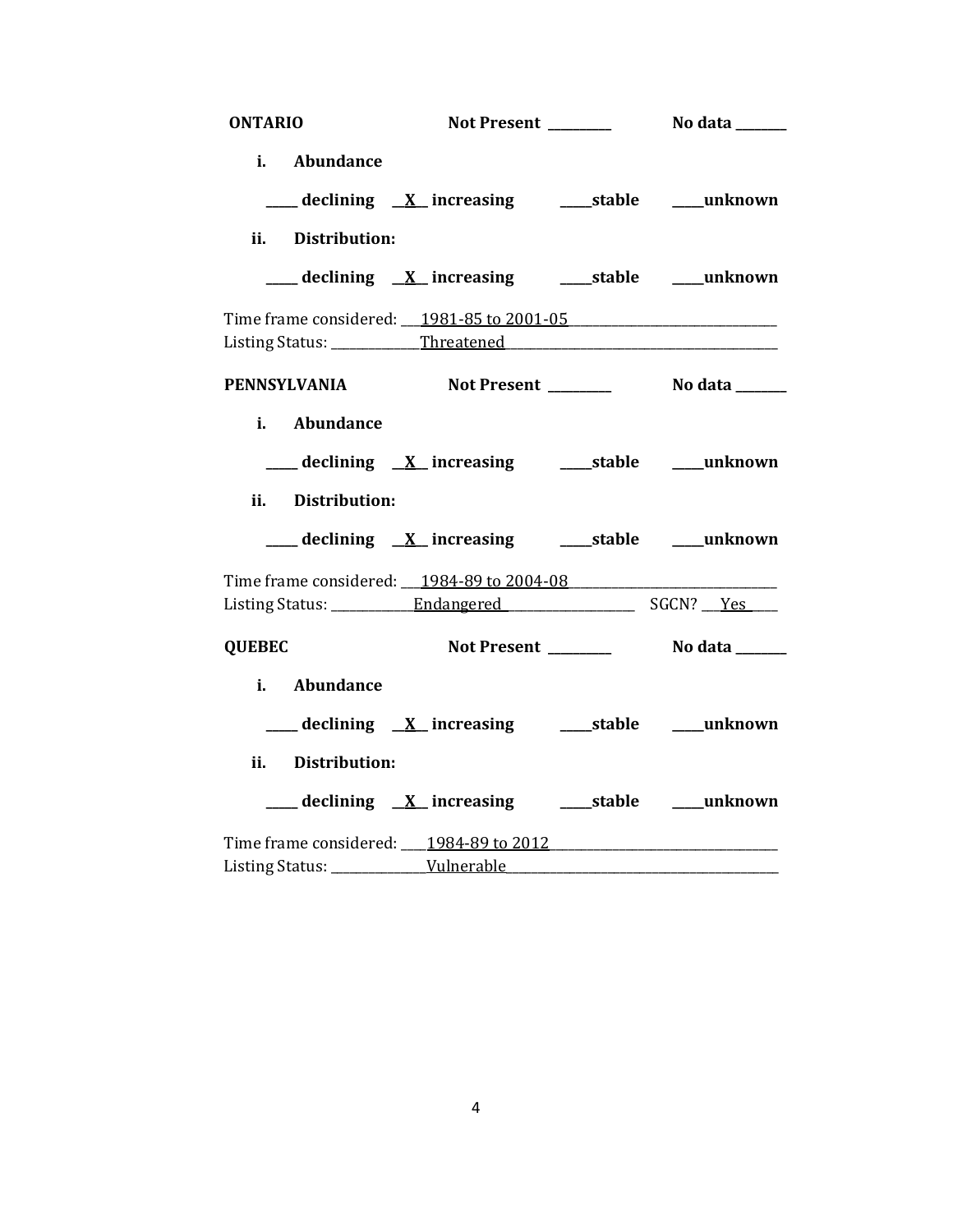| <b>VERMONT</b>                   |                                                                                                                                                                                                |                |
|----------------------------------|------------------------------------------------------------------------------------------------------------------------------------------------------------------------------------------------|----------------|
| i. Abundance                     |                                                                                                                                                                                                |                |
|                                  | ___ declining <u>X</u> increasing ____ stable ____ unknown                                                                                                                                     |                |
| ii. Distribution:                |                                                                                                                                                                                                |                |
|                                  | ___ declining <u>X</u> increasing ____ stable ____ unknown                                                                                                                                     |                |
|                                  | Time frame considered: Since early 1990s Manual Communication of the Since early 1990s<br>Listing Status: _______________________Not Listed_(removed in 2005)_________________________________ |                |
| d. NEW YORK                      |                                                                                                                                                                                                | No data $\_\_$ |
| i. Abundance                     |                                                                                                                                                                                                |                |
|                                  | ____ declining <u>X</u> _increasing _____stable ____unknown                                                                                                                                    |                |
| ii. Distribution:                |                                                                                                                                                                                                |                |
|                                  | ___ declining <u>X</u> increasing ____ stable ____ unknown                                                                                                                                     |                |
| Time frame considered: 2000-2010 |                                                                                                                                                                                                |                |

## **Monitoring in New York.**

NYSDEC conducts nesting surveys annually.

### **Trends Discussion:**

Peregrine falcons were believed to breed at 50 locations in New York prior to the 1950s but by the 1960s the species was extirpated as a result of contamination by DDT (Bull 1974) in addition to a lack of enforced protection, falconers retrieving nestlings, and oologists taking eggs. Young captive birds were released in New York mainly from 1974 to 1988 (birds were released in Rochester in 1994). In 1983 nesting resumed on two bridges in New York City. Two breeding pairs returned to the Adirondacks in 1985. The first Breeding Bird Atlas documents these four breeding locations.

The second Breeding Bird Atlas (2000-05) documented an incredibly expanded population, showing confirmed breeding in 68 blocks statewide, a 1,600% increase in breeding. The NYSDEC's 2013 annual report on peregrine falcons states that the population continues to increase, with a total of 72 territorial pairs in 2013.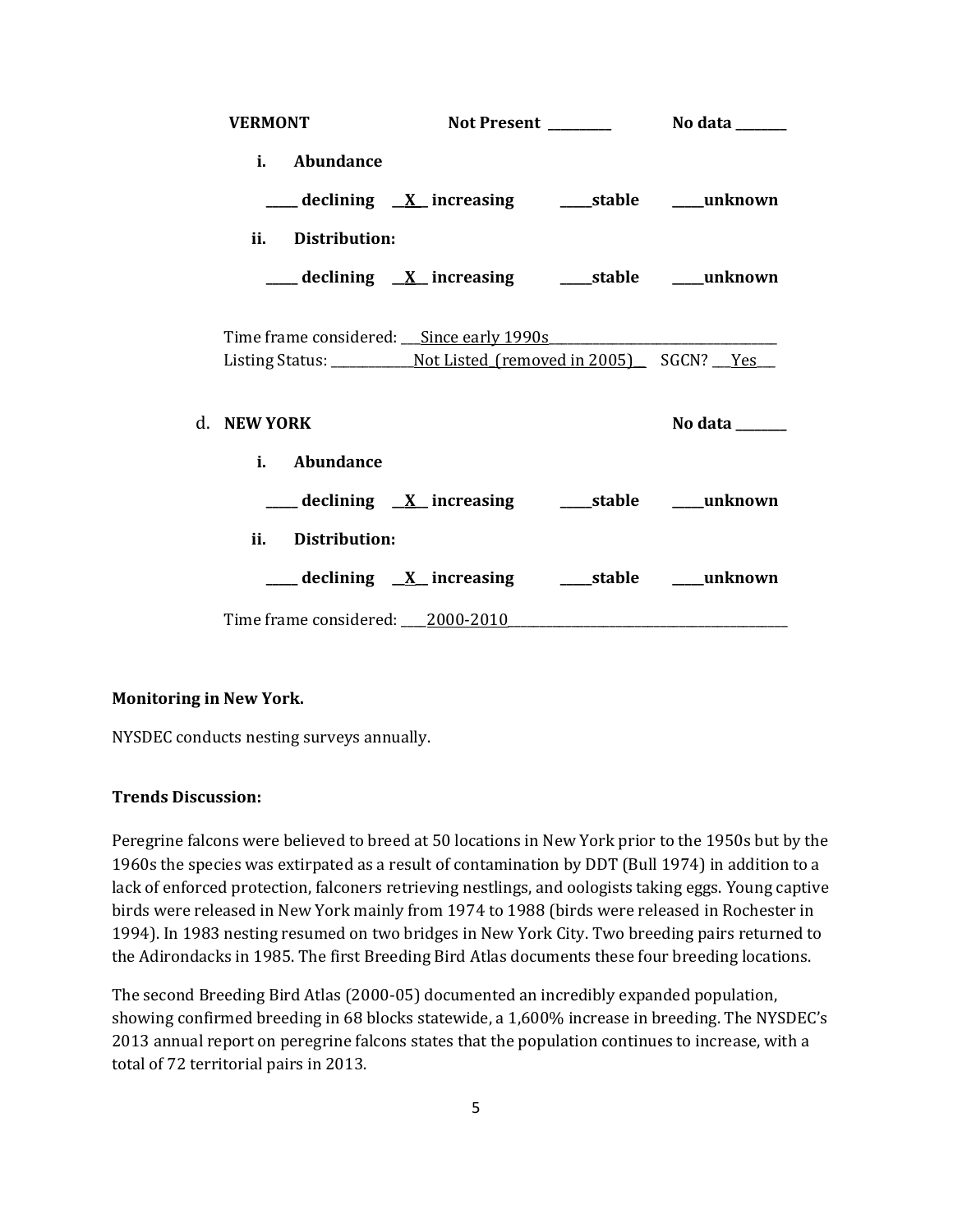

Figure 1: Trend in peregrine falcon breeding in New York (Loucks 2011)



Figure 2: Location of peregrine falcon nests in New York (Loucks 2011)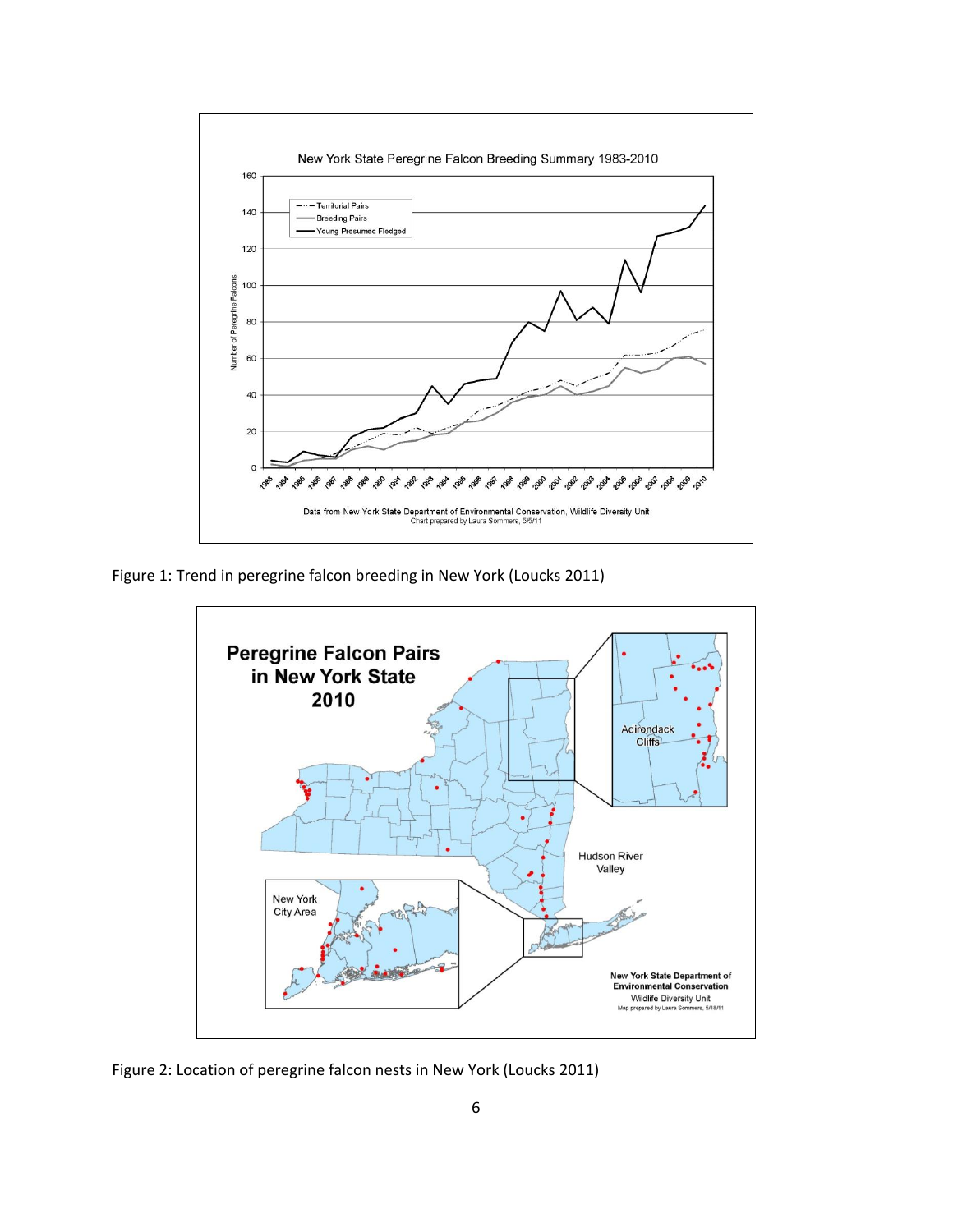

Figure 3: Range of peregrine falcon in North America (Birds of North America Online)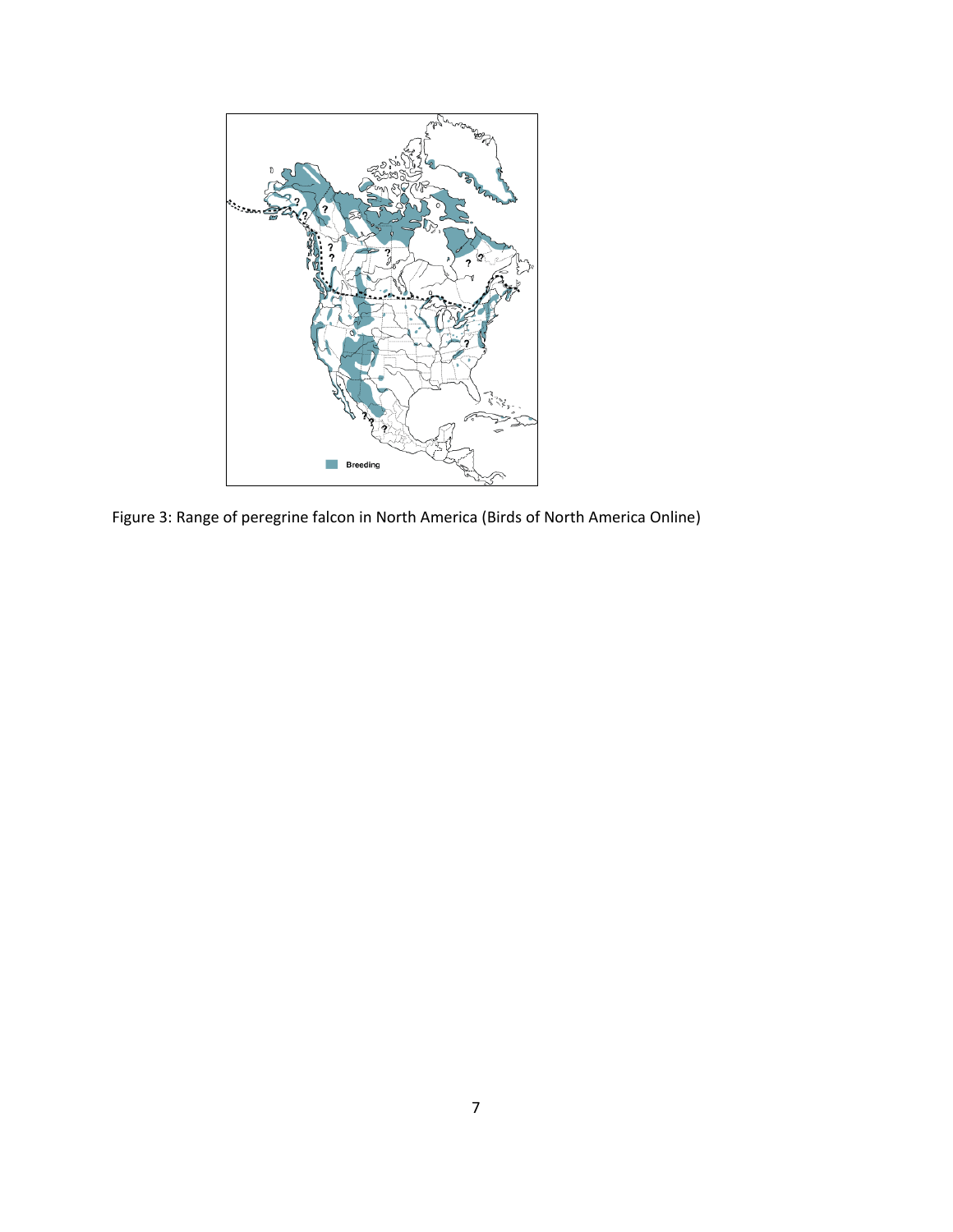### **III. New York Rarity, if known:**

| <b>Historic</b> | # of Animals | # of Locations | % of State |
|-----------------|--------------|----------------|------------|
| prior to 1970   |              |                |            |
| prior to 1980   |              |                |            |
| prior to 1990   |              |                |            |

### **Details of historic occurrence:**

About 50 pairs of breeding peregrine falcons were thought to be present in New York before the 1950s, mostly in the Adirondacks, but also on some bridges and buildings. The last known successful breeding was in 1956 and the last known breeding attempt—an unmated adult at a nest—was in 1961 (Bull 1974). Breeding resumed in 1983 and the first Breeding Bird Atlas (1980-85) documented occupancy in a total of 17 survey blocks statewide, 4 of which included Confirmed breeding.

| Current | # of Animals    | # of Locations | % of State |
|---------|-----------------|----------------|------------|
|         | $\sim$ 76 pairs |                | 2%         |

## **Details of current occurrence:**

The second Breeding Bird Atlas (2000-05) documented occupancy in 111 survey blocks statewide, 68 of which had Confirmed breeding. Statewide occupancy increased by 553% and Confirmed breeding increased by 1,600%. In 2013, the NYSDEC reported 72 territorial pairs statewide (36 upstate, 36 downstate). A total of 122 young were fledged by 52 successful pairs.

### **New York's Contribution to Species North American Range:**

| Distribution (percent of NY where species occurs) |           | <b>Abundance</b> (within NY distribution) |
|---------------------------------------------------|-----------|-------------------------------------------|
| $X_{-}$                                           | $0 - 5%$  | abundant                                  |
|                                                   | $6 - 10%$ | common                                    |
|                                                   | 11-25%    | fairly common                             |
|                                                   | 26-50%    | X uncommon                                |
|                                                   | >50%      | rare                                      |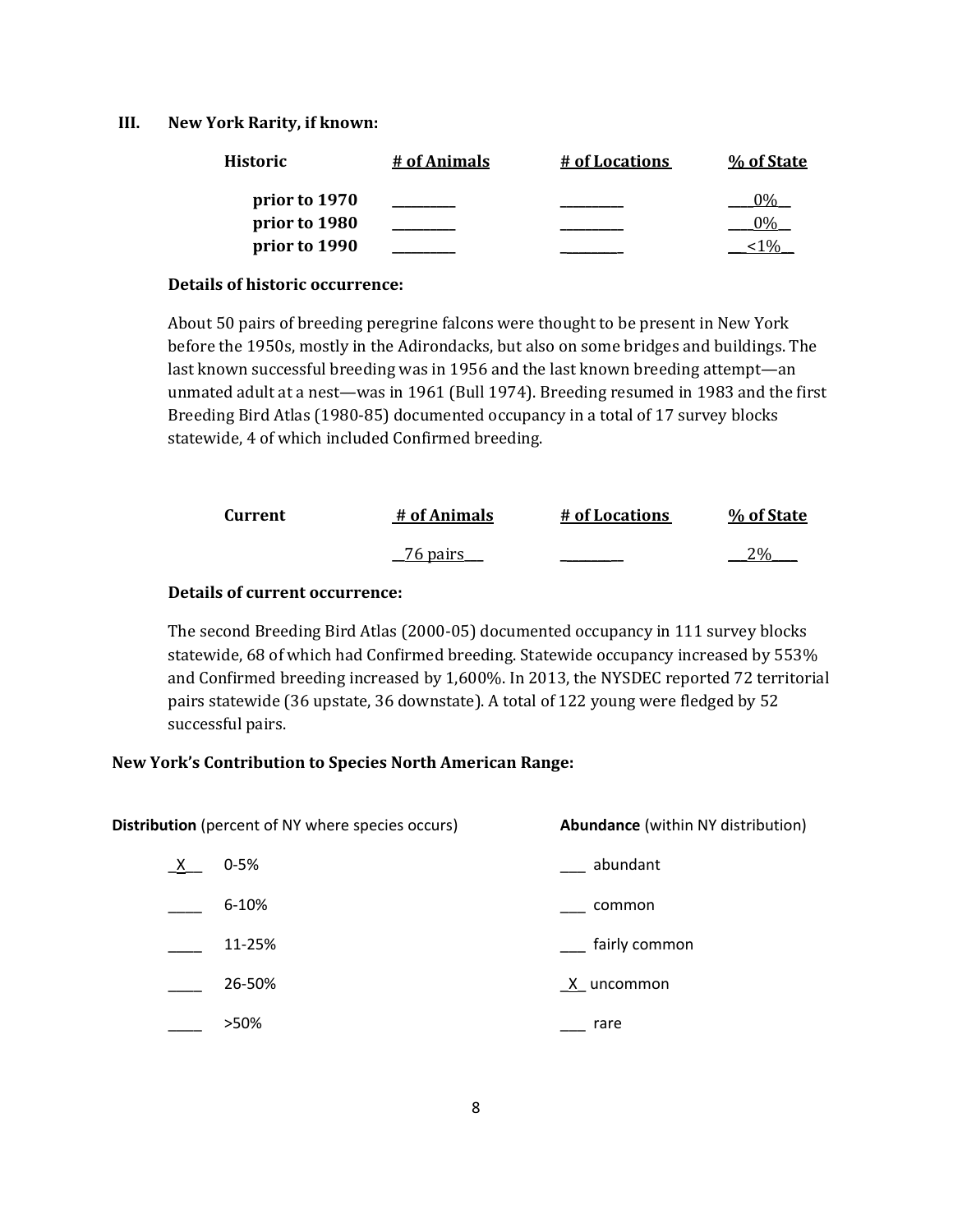### **NY's Contribution to North American range**

- $X$  0-5%
- $\frac{6-10\%}{2}$
- $\frac{11-25\%}{1}$
- $\frac{26-50\%}{26}$
- $\frac{\ }{2}$  >50%

## **Classification of New York Range**

- $X$  Core
- \_\_\_\_\_\_ Peripheral
- \_\_\_\_\_ Disjunct

\_\_\_\_\_\_\_\_\_\_\_

Distance to core population:

# **IV. Primary Habitat or Community Type:**

- 1. Cliff and Talus
- 2. Commercial/Industrial and Residential
- 3. Freshwater Marsh
- 4. Floodplain Forests
- 4. Riparian
- 5. Coastal Marshland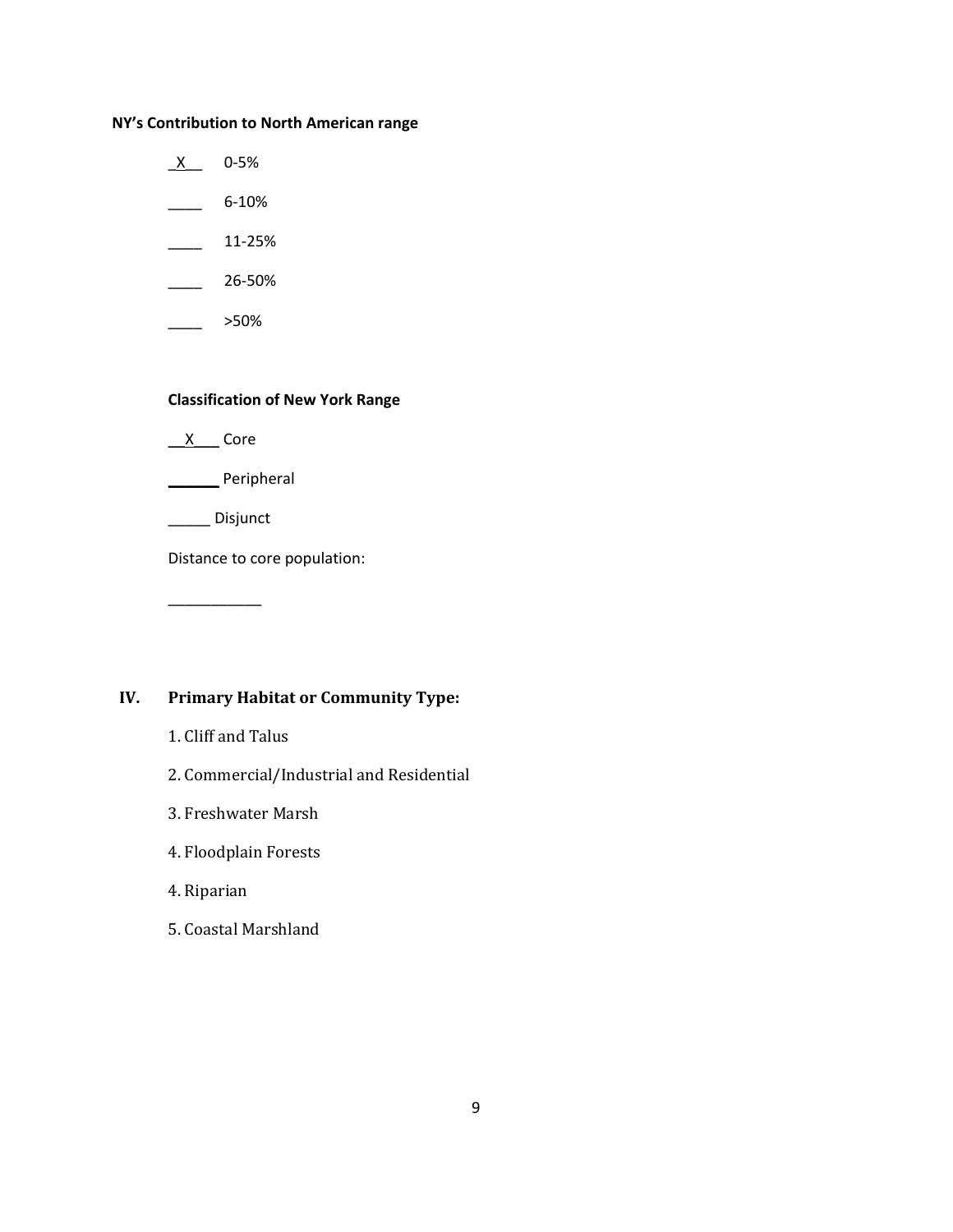## **Habitat or Community Type Trend in New York:**

| <b>Declining</b><br><u>X</u> Stable | <b>Increasing</b> | Unknown |
|-------------------------------------|-------------------|---------|
| Time frame of decline/increase:     |                   |         |
| <b>Habitat Specialist?</b>          | $X$ Yes           | No.     |
| <b>Indicator Species?</b>           | X Yes             | No      |

## **Habitat Discussion:**

Peregrine falcons are found in a wide variety of habitats that provide avian prey and high cliff (or cliff-like) nest sites. In New York, nest heights outside of the Adirondacks range from 10-foot platforms in coastal salt marshes to a 693-foot bridge (C. Nadareski, pers. comm.). Over the past two decades, peregrines have established themselves as urban denizens, placing nests on urban structures that mimic cliffs, including buildings and bridges (Cade et al. 1996). Increasingly, peregrines have used other unconventional nest sites such as old common raven nests, nests on electric pylons, osprey nests, and cormorant nests on channel buoys, special towers in salt marshes, power plants, and heating stacks.

# **V. New York Species Demographics and Life History**

# **\_\_X\_\_ Breeder in New York**

- **\_\_X\_\_ Summer Resident**
- **\_\_X\_\_ Winter Resident**
- **\_\_\_\_\_ Anadromous**
- **\_\_\_\_\_ Non-breeder in New York**
	- **\_\_\_\_\_ Summer Resident**
	- **\_\_\_\_\_ Winter Resident**
	- **\_\_\_\_\_ Catadromous**
- **\_\_\_\_\_ Migratory only**
- **\_\_\_\_\_Unknown**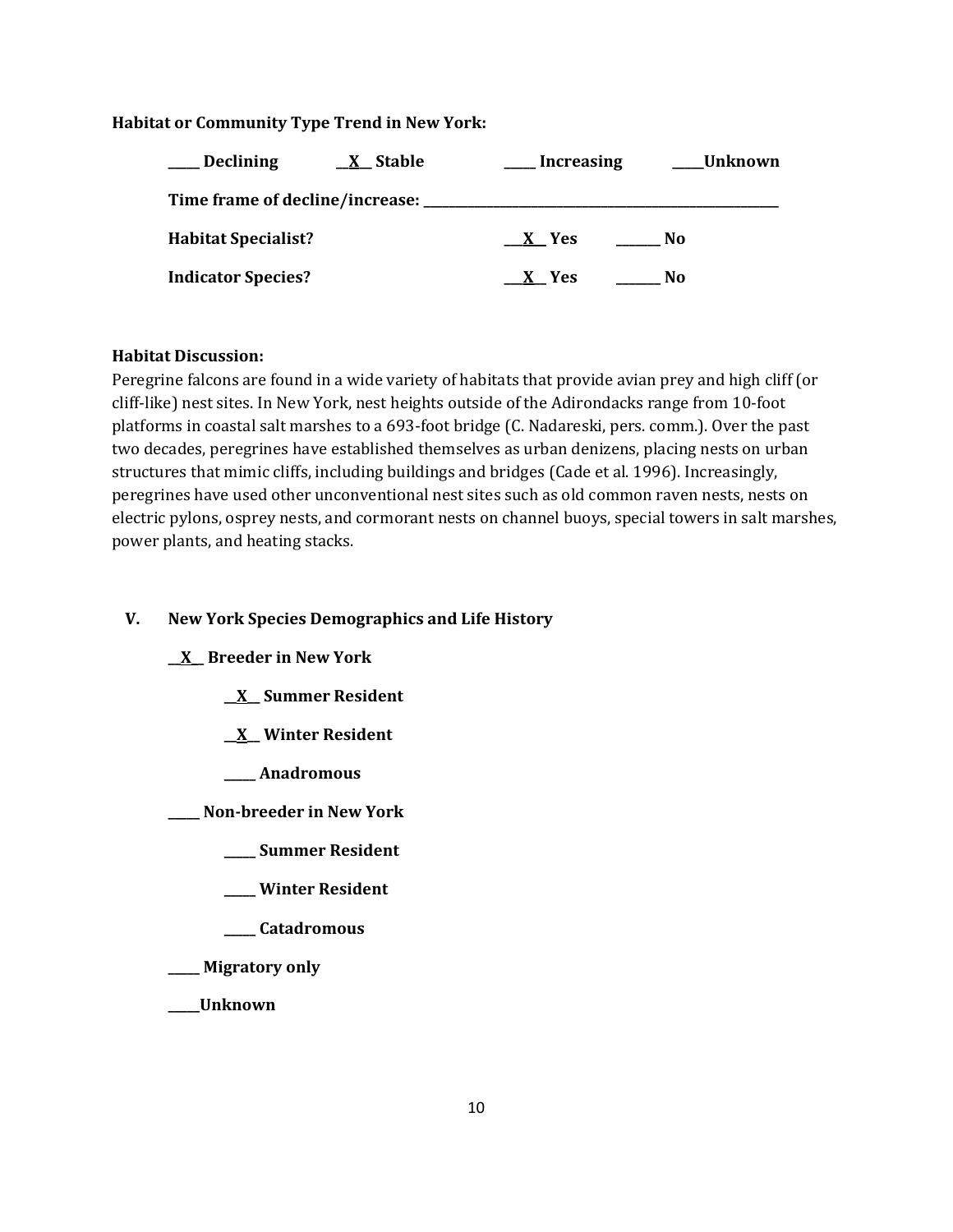#### **Species Demographics and Life History Discussion:**

Peregrine falcons breed annually. Age at first breeding varies, depending on territory availability, which is in turn influenced by floater competition and breeder turnover. Females tend to breed a year earlier than males (Cade and Fyfe 1978, Ratcliffe 1993). Yearling females are more likely to breed than yearling males, although both sexes have bred successfully as yearlings (Wendt and Septon 1991, C. Nadareski, pers. comm.). First-year survival is not well known but generally assumed to be 40–50% of fledglings. In urban environments, the mortality rate is higher at 60- 70+% during the first-year of life (C. Nadareski, pers. comm.). The annual mortality rate for subadults and adults is approximately 12% (The Peregrine Fund). Maximum longevity records for banded birds range from 16 to 20 years.

Annual breeding success in New York in 2013 was 2.3 young produced per successful breeding pair and reached a high of 3.7 young per successful nest in New York City in 1993 (NYSDEC 1994). The average annual breeding success in the past ten years is 2.4 young per successful breeding pair. In reintroduced eastern populations, natal dispersal of 29 females ranged from 0 to 752 km, with 18 (62%) >100 km; for 13 males, 0–1,117 km, with 8 (62%) >100 km (Barclay 1995). Female generally disperses farther than male from natal localities to breed.

Fledglings at cliffs may be killed prior to independence by other raptors, especially great horned owls and golden eagles, occasionally by mammalian predators, and they may also suffer disease and accidents. Other cliff-related causes of mortality may be a result of cliff-ledge flooding during the spring season (C. Nadareski, pers. comm.). Urban fledglings may have greater variety of postfledging fatalities than fledglings in natural landscapes; deaths primarily from collisions with automobiles, windows, buildings, and other human-made objects (e.g., cables, wires, and barbed wire fencing), falling into chimneys and air ducts, and drowning after falling from bridges (Cade and Bird 1990, Sweeney et al. 1997). Some of the urban fledgling mortality can be attributed to human disturbance causing premature flight (C. Nadareski, pers. comm.). Additional causes of urban fledgling fatalities have been attributed to avian diseases transmitted by feral pigeons (e.g., trichomoniasis or frounce, and herpesvirus), West Nile virus, lead poisoning, and organochlorine pesticides (e.g., chlordane, dieldrin, DDE, and PCBs) (NYS Wildlife Health Unit). Collisions also affect older age classes; in nonurban environments, face a variety of human-related hazards, including electrocution by utility lines, wire and fence collisions, shooting, and airplane strikes (Barclay and Cade 1983, Santa Cruz Predatory Bird Research Group unpubl.). In urban environments, causes of sub-adult and adult mortality also include trichomoniasis, organochlorine pesticides (as noted above), shooting, collisions with vehicles, and territorial battles (C. Nadareski, pers. comm.).

## **VI. Threats:**

Pairs vary greatly in responsiveness to human activities, depending partly on individual characteristics, partly on period of breeding cycle, and partly on environmental circumstances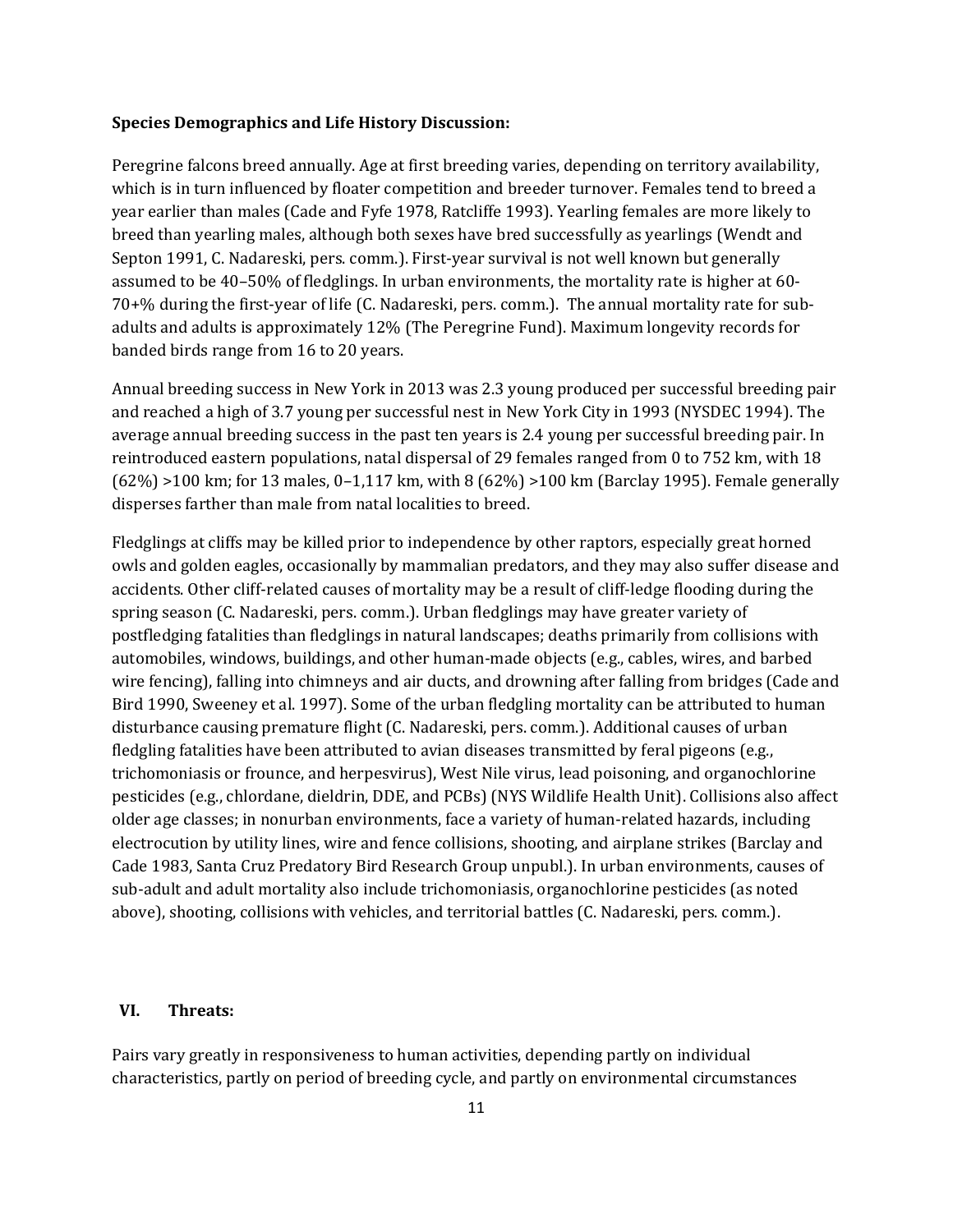(Cade 1960). Pairs in remote locations are generally most reactive; those in urban areas or frequently visited sites become habituated to close human activities but are still susceptible to failure if disturbed at critical times. Rock-climbing, activity of researchers, or necessary maintenance at eyries is not usually detrimental when reasonable precautions are taken, but constant relationship-tending is necessary between people involved in these activities and resource managers.

Urban-dwelling peregrines may be killed or injured by flying into windows or other features of buildings while chasing prey, occasionally by collision with moving vehicles, including aircraft at airports; sometimes strike wires; recently fledged young sometimes fall down chimneys or are killed by air-conditioning equipment or other machinery on tops of buildings; young in nests on bridges often fall into water, significantly reducing productivity at such sites (Barclay and Cade 1983, Cade and Bird 1990, Bell et al. 1996). Premature fledging or falling due to human disturbance at urban nest sites continues to be an important issue. Human activities such as required inspections, ongoing or onset of new construction, security inspections, routine maintenance such as replacement of avian lighting, and general human curiosity have been documented at building(s) and bridge(s) locations (C. Nadareski, pers. comm.).

Peregrines are occasionally killed by eating birds poisoned by strychnine or other persistent toxic chemicals (see Porter et al. 1987) and from lead (primarily from chips of paint on bridges and buildings).

Details on causes of mortality and injury to urban peregrines are included in the discussion above under Species Demographics and Life History. A review of a sampling of 81 urban-dwelling peregrines from 2001 through mid-2013 (the majority of data collected within the past 5 years) shows the following causes of death or injury: vehicle strikes (24), avian diseases (5), building strikes (15), unknown impacts (11), airplane strikes (3), lead poisoning (3), pesticide poisoning (3), shooting (2), drowning (2), and other (2). This results in an additional threat, mortality from organochlorine pesticides. Data provided by The Port Authority on band recoveries from peregrines struck by aircraft at John F. Kennedy International Airport included 13 banded peregrine falcons, three of which were banded in New York. The balance were banded in Pennsylvania (4), Massachusetts (1), and at an unknown origin (5).

### **Are there regulatory mechanisms that protect the species or its habitat in New York?**

**\_\_\_\_\_\_ No \_\_\_\_\_ Unknown**

**\_\_X\_\_\_ Yes** 

The peregrine falcon is listed as an endangered species in New York and is protected by Environmental Conservation Law (ECL) section 11-0535 and the New York Code of Rules and Regulations (6 NYCRR Part 182). A permit is required for any proposed project that may result in a take of a species listed as Threatened or Endangered, including, but not limited to, actions that may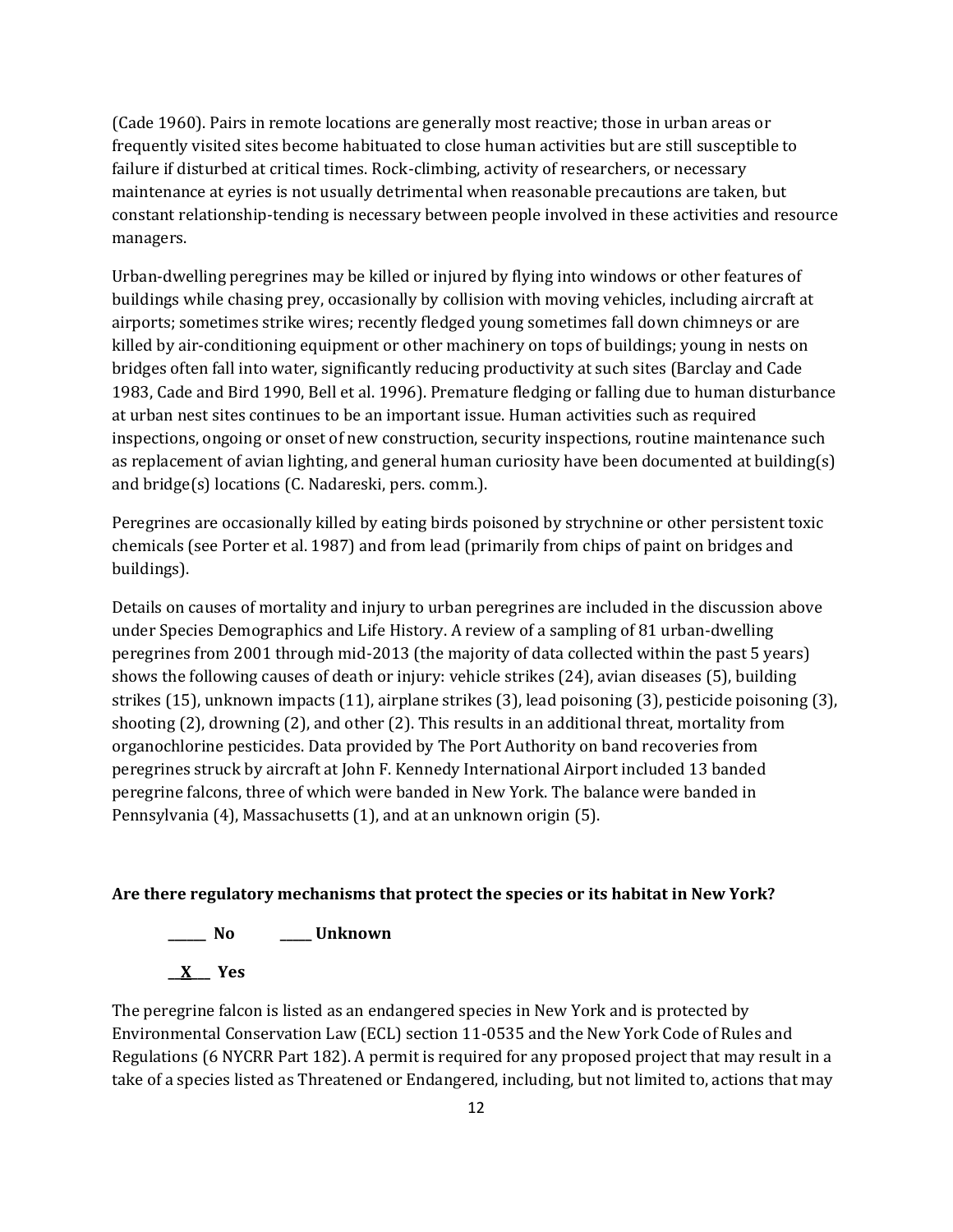kill or harm individual animals or result in the adverse modification, degradation or destruction of habitat occupied by the listed species. This listing status provides vital protection from human disturbance such as rock-climbing, necessary bridge maintenance, and building roof repairs and façade maintenance, and airport operations during critical times of the breeding season.

# **Describe knowledge of management/conservation actions that are needed for recovery/conservation, or to eliminate, minimize, or compensate for the identified threats:**

To ensure this species' continued success, NYSDEC stresses the need to build and foster partnerships with countless agencies, bridge authorities, building owners, and individuals who remain essential to the protection and management of this species. The majority of sites would probably not be successful without proactive management due to the need to restrict activity during critical periods of the breeding season. Seasonal cliff closures are necessary at some sites to ensure nesting success and bridge maintenance must be scheduled carefully.

| <b>Conservation Actions</b>       |                                    |  |
|-----------------------------------|------------------------------------|--|
| <b>Action Category</b>            | Action                             |  |
| Land/Water Protection             | Site/Area Protection               |  |
| Land/Water Protection             | Resource/Habitat Protection        |  |
| Land/Water Management             | Site/Area Management               |  |
| <b>Species Management</b>         | Species Recovery                   |  |
| <b>External Capacity Building</b> | Alliance & Partnership Development |  |

Conservation actions following IUCN taxonomy are categorized in the table below.

The Comprehensive Wildlife Conservation Strategy (NYSDEC 2005) includes recommendations for the following actions for peregrine falcon.

## **Development rights/Easement acquisition:**

- Pursue conservation easements or outright purchase of essential peregrine falcon habitats. **Educational signs:**
- Develop signs/displays and post where appropriate in essential habitat areas to inform the public of the need to protect the species and limit disturbance.
- **Fact sheet:**
- Develop materials and post where appropriate in essential habitat areas to inform the public of the need to protect the species and limit disturbance.

## **Habitat management:**

Review and comment on any plans to ensure that any proposed actions would not be detrimental to essential peregrine falcon habitat or its use. Place nest boxes on bridges and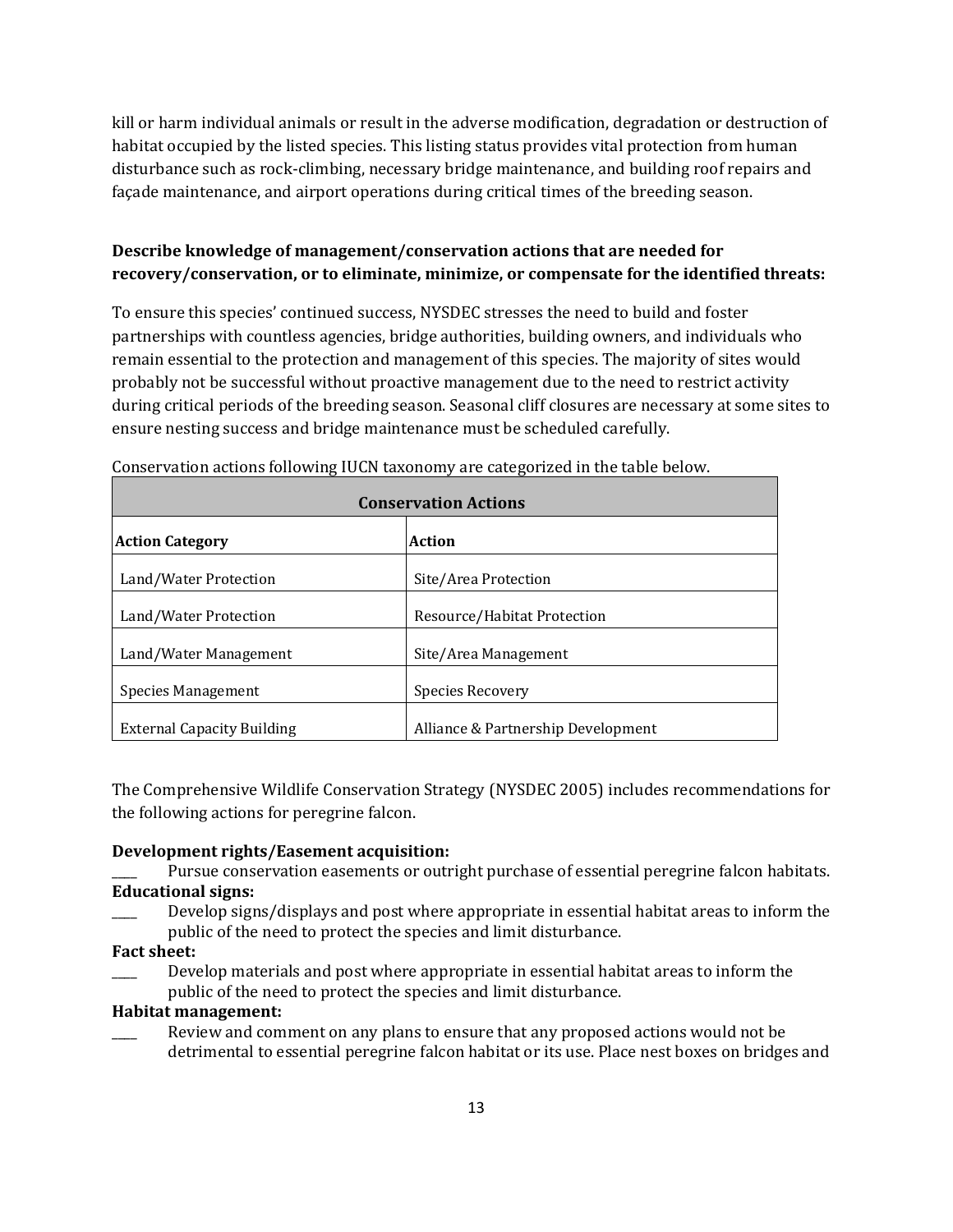buildings where appropriate, and maintain and replace as necessary. Promote the construction of nesting towers where appropriate.

## **Habitat monitoring:**

Review and comment on any plans to ensure that any proposed actions would not be detrimental to essential peregrine falcon habitat or its use.

## **Habitat research:**

\_\_\_\_ Conduct radio-telemetry studies as well as field observations to determine essential peregrine falcon habitat.

### **Life history research:**

\_\_\_\_ Through population monitoring and banding, determine site-fidelity, turnover, migration and wintering movements, home-ranges, mortality, longevity, etc. of peregrine falcons.

### **Other action:**

\_\_\_\_ Ensure that all new peregrine falcon information is submitted to the Natural Heritage /BCD database.

#### **Other management plan:**

Prepare individual management plans as necessary.

### **Population monitoring:**

- Annually monitor and determine the number of territorial peregrine falcons and their reproductive outcome. Collect failed eggs and carcasses for analysis. Rehabilitate injured birds for release when possible.
	- Gather wintering information when possible.

### **State land unit management plan:**

\_\_\_\_ Ensure needs of peregrine falcons are incorporated into all UMPs where suitable habitat may occur.

#### **Statewide baseline survey:**

Annually monitor and determine the number of territorial peregrine falcons and their reproductive outcome.

#### **Web page:**

Keep the webpage current.

### **VII. References**

Barclay, J. 1995. Patterns of dispersal and survival of eastern Peregrine Falcons derived from banding data. BioSys. Anal., Inc. Santa Cruz, CA.

Barclay, J. H. and T. J. Cade. 1983. Restoration of the Peregrine Falcon in the eastern United States. Bird Conserv. 1:3-37.

Bell, D. A., D. P. Gregoire, and B. J. Walton. 1996. Bridge use by Peregrine Falcons in the San Francisco Bay area. Pages 15-24 *in* Raptors in human landscapes. (Bird, D. M., E. E. Varland, and J. J. Negro, Eds.) Academic Press, New York.

Cade, T. J. 1960. Ecology of the Peregrine and Gyrfalcon populations in Alaska. Univ. of California Publ. Zool. 63:151-290.